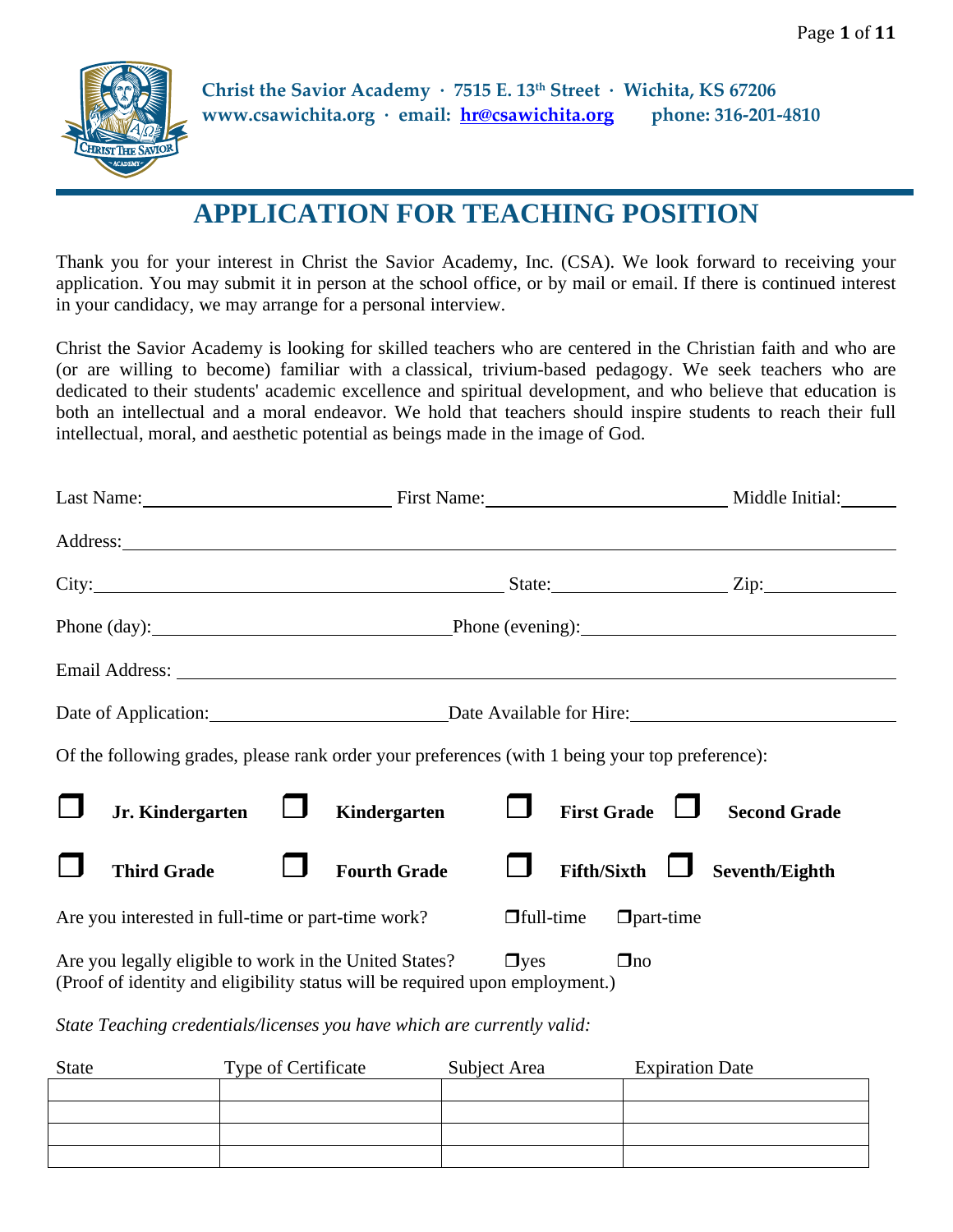|            | Have you ever been convicted of a felony? (Convictions will not necessarily preclude employment.) |
|------------|---------------------------------------------------------------------------------------------------|
| $\Box$ yes | □ <del>D</del> no If "yes," please provide details below: (Date, Nature of offense, City, State)  |

|            | Have you ever been accused, arrested, or convicted of any crime involving sexual misconduct with minors? |
|------------|----------------------------------------------------------------------------------------------------------|
| $\Box$ yes | □ <del>D</del> no If "yes," please provide details below: (Date, Nature of offense, City, State)         |

Have you ever been accused, arrested, or convicted of any crime involving providing illegal drugs or alcohol to minors?  $\Box$ yes  $\Box$ no If "yes," please provide the details below. (Date, Nature of offense, City, State)

### **I. Professional Qualifications:**

*Please attach a photocopy of all of your college transcripts. Should you be offered a position, official copies of your college transcripts will be required to be submitted for inclusion in your personnel file.*

#### **Formal Training:**

| Degree: | Date Received: | College: | <b>Grade Point Average</b> |
|---------|----------------|----------|----------------------------|
|         |                |          |                            |
|         |                |          |                            |
|         |                |          |                            |

Your Major Subjects:

Your Minor Subjects: New Your Minor Subjects:

#### **Teaching Experience:** (Please list most recent first.)

| Dates: | Name of School & Location: | Subjects: |
|--------|----------------------------|-----------|
|        |                            |           |
|        |                            |           |
|        |                            |           |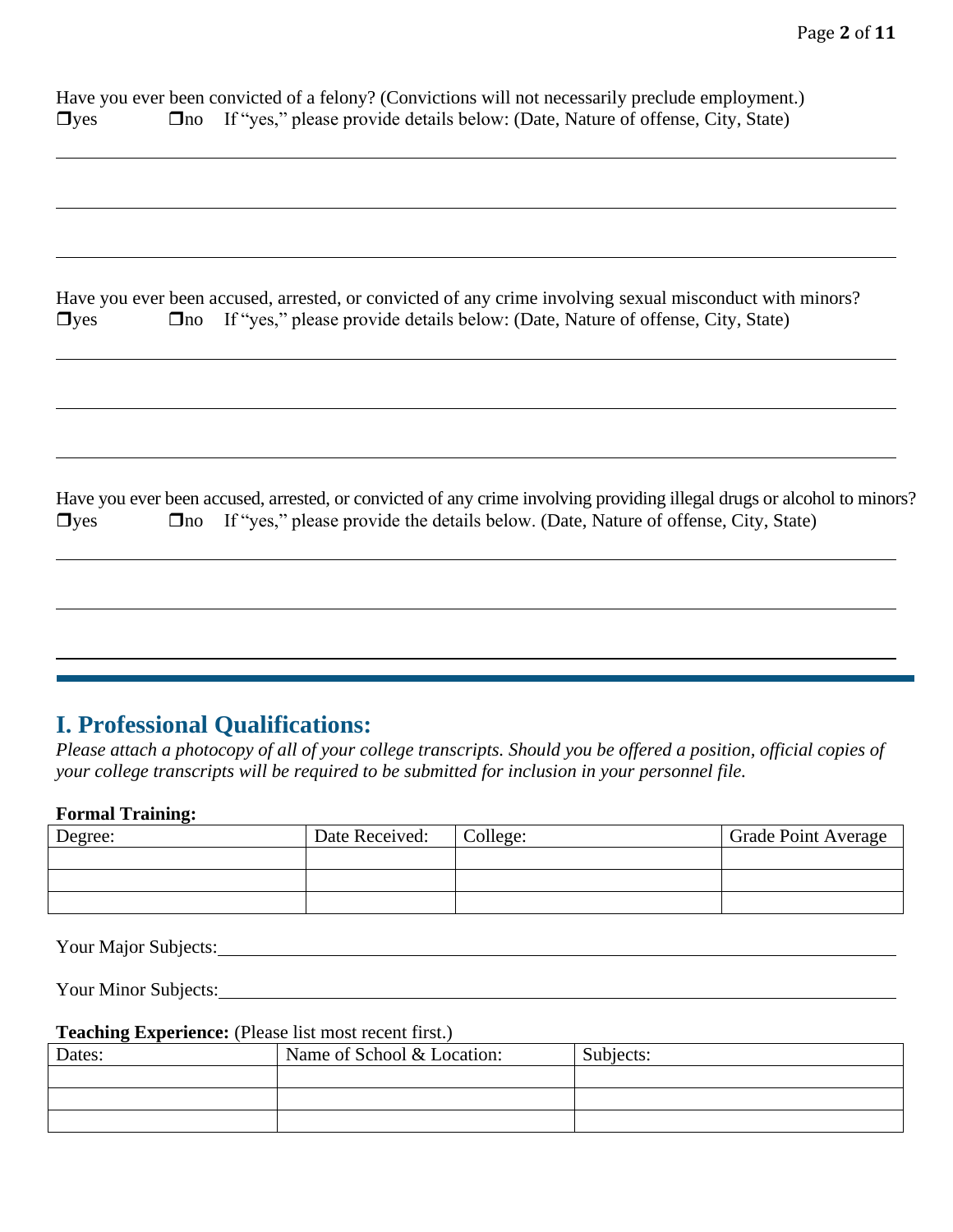|                                           |                                                                              | Number of years of teaching experience: Public School: Private School: Private School:                                                                                                                                               |
|-------------------------------------------|------------------------------------------------------------------------------|--------------------------------------------------------------------------------------------------------------------------------------------------------------------------------------------------------------------------------------|
|                                           |                                                                              |                                                                                                                                                                                                                                      |
|                                           |                                                                              |                                                                                                                                                                                                                                      |
|                                           |                                                                              |                                                                                                                                                                                                                                      |
|                                           |                                                                              |                                                                                                                                                                                                                                      |
|                                           |                                                                              |                                                                                                                                                                                                                                      |
|                                           |                                                                              | Other Experience: Please list any work experiences that may have significance for the type of position for                                                                                                                           |
|                                           |                                                                              | which you are applying: <u>contained a set of the set of the set of the set of the set of the set of the set of the set of the set of the set of the set of the set of the set of the set of the set of the set of the set of th</u> |
|                                           |                                                                              |                                                                                                                                                                                                                                      |
|                                           |                                                                              |                                                                                                                                                                                                                                      |
|                                           |                                                                              |                                                                                                                                                                                                                                      |
|                                           |                                                                              |                                                                                                                                                                                                                                      |
|                                           |                                                                              | Please describe any non-teaching experiences or training you have had that you believe would enhance your                                                                                                                            |
|                                           |                                                                              | ability to teach at Christ the Savior Academy. Please give an accurate and complete full-time and part-time                                                                                                                          |
|                                           | each employer: (If additional space is needed, please use a separate sheet.) | employment record. Start with your present or most recent employer. Provide the following information for                                                                                                                            |
| It's okay to contact my current employer. |                                                                              |                                                                                                                                                                                                                                      |
|                                           | Please don't contact my current employer at this time.                       |                                                                                                                                                                                                                                      |
|                                           |                                                                              |                                                                                                                                                                                                                                      |
|                                           |                                                                              | Employer Name: 1990 and 2008 and 2008 and 2008 and 2008 and 2008 and 2008 and 2008 and 2008 and 2008 and 2008 and 2008 and 2008 and 2008 and 2008 and 2008 and 2008 and 2008 and 2008 and 2008 and 2008 and 2008 and 2008 and        |
|                                           |                                                                              | Employer Address: City: City:                                                                                                                                                                                                        |
|                                           |                                                                              |                                                                                                                                                                                                                                      |
|                                           |                                                                              | Employer Phone: Dates of Employment:                                                                                                                                                                                                 |
|                                           |                                                                              | Names of all Supervisors: 2000 and 2000 and 2000 and 2000 and 2000 and 2000 and 2000 and 2000 and 2000 and 200                                                                                                                       |
|                                           |                                                                              |                                                                                                                                                                                                                                      |
|                                           |                                                                              | <u> 1989 - Andrea Santa Andrea Andrea Andrea Andrea Andrea Andrea Andrea Andrea Andrea Andrea Andrea Andrea Andr</u><br>Monthly Salary: Starting: Starting: Final:                                                                   |
|                                           |                                                                              |                                                                                                                                                                                                                                      |
|                                           |                                                                              | Job Title: Description of Your Work:                                                                                                                                                                                                 |
|                                           |                                                                              |                                                                                                                                                                                                                                      |
|                                           |                                                                              |                                                                                                                                                                                                                                      |
|                                           |                                                                              | Reason for Leaving: 1988 and 2008 and 2008 and 2008 and 2008 and 2008 and 2008 and 2008 and 2008 and 2008 and 2008 and 2008 and 2008 and 2008 and 2008 and 2008 and 2008 and 2008 and 2008 and 2008 and 2008 and 2008 and 2008       |
|                                           |                                                                              |                                                                                                                                                                                                                                      |
|                                           |                                                                              |                                                                                                                                                                                                                                      |
|                                           |                                                                              |                                                                                                                                                                                                                                      |
|                                           |                                                                              |                                                                                                                                                                                                                                      |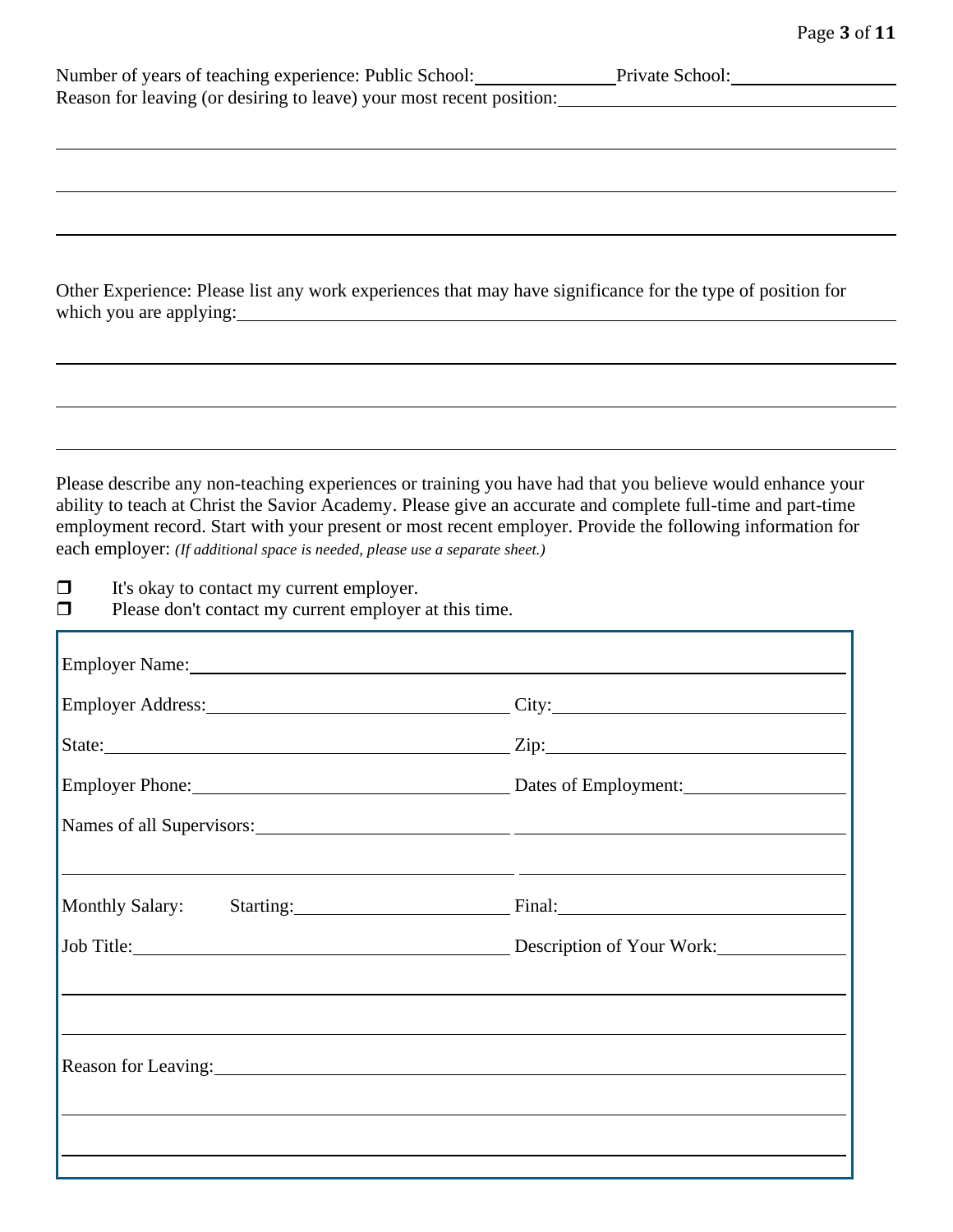| Employer Address: City: City:                                                                                                                                                                                                  |
|--------------------------------------------------------------------------------------------------------------------------------------------------------------------------------------------------------------------------------|
| State: Zip: Zip:                                                                                                                                                                                                               |
| Employer Phone: Dates of Employment: 2008                                                                                                                                                                                      |
|                                                                                                                                                                                                                                |
| Monthly Salary: Starting: Starting: Final: Final:                                                                                                                                                                              |
| Job Title: Description of Your Work:                                                                                                                                                                                           |
|                                                                                                                                                                                                                                |
| Reason for Leaving: 1988. The Manual Science of Leaving Science of Leaving Science of Leaving Science of Leaving Science of Leaving Science of Leaving Science of Leaving Science of Leaving Science of Leaving Science of Lea |
|                                                                                                                                                                                                                                |
|                                                                                                                                                                                                                                |

|                                                                                                                                                                                                                                | Employer Address: City:                            |
|--------------------------------------------------------------------------------------------------------------------------------------------------------------------------------------------------------------------------------|----------------------------------------------------|
|                                                                                                                                                                                                                                | State: Zip: Zip: Zip:                              |
|                                                                                                                                                                                                                                | Employer Phone: 2008 Complete Dates of Employment: |
|                                                                                                                                                                                                                                |                                                    |
|                                                                                                                                                                                                                                |                                                    |
|                                                                                                                                                                                                                                | Monthly Salary: Starting: Final: Final:            |
|                                                                                                                                                                                                                                |                                                    |
|                                                                                                                                                                                                                                |                                                    |
|                                                                                                                                                                                                                                |                                                    |
| Reason for Leaving: 1988. The Second Second Second Second Second Second Second Second Second Second Second Second Second Second Second Second Second Second Second Second Second Second Second Second Second Second Second Sec |                                                    |
|                                                                                                                                                                                                                                |                                                    |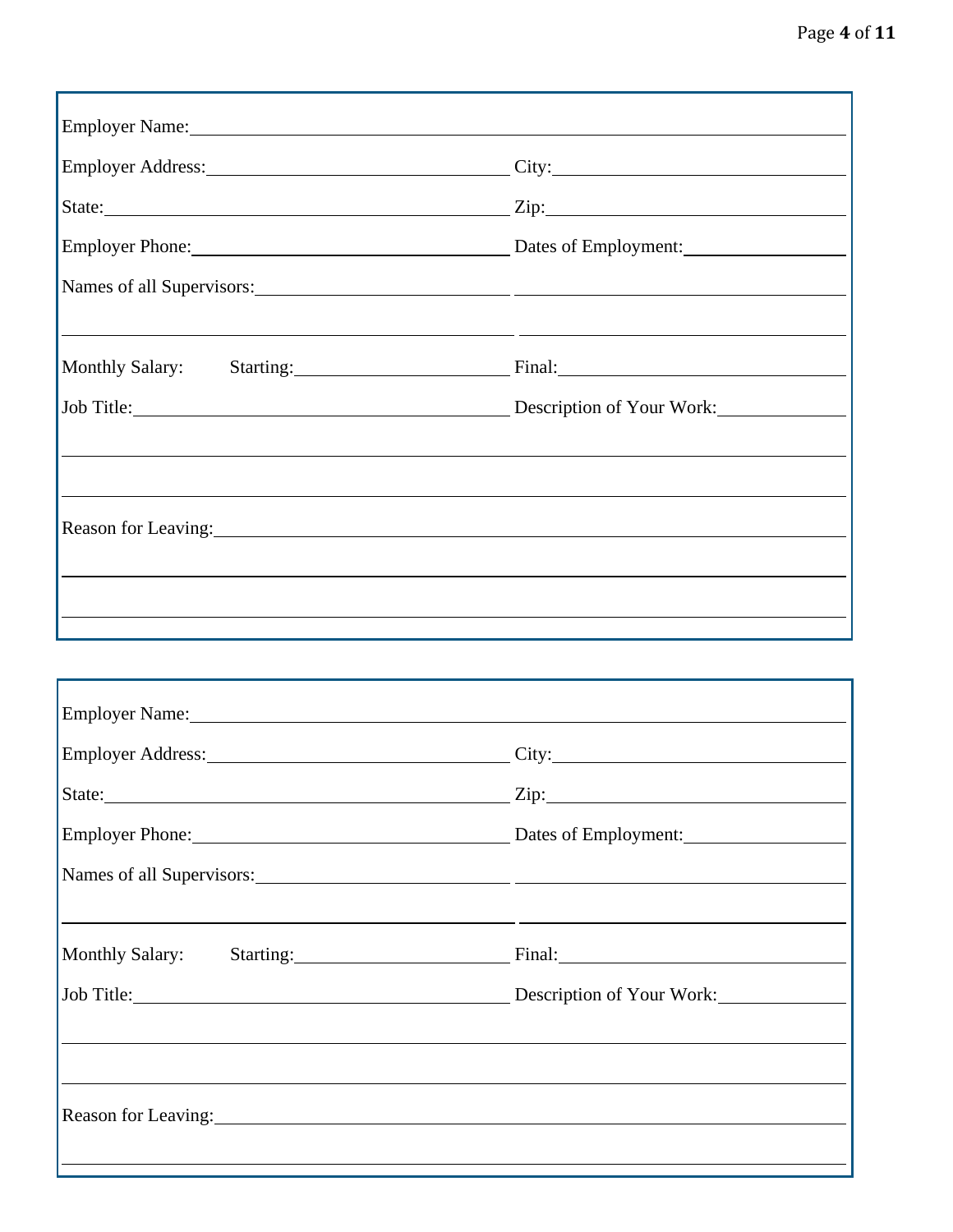Do you have a background in any of the following subjects?

### **ALL GRADES**

| Greek    | $\Box$<br>◘                    | I have taught Greek for grades ________ through ___________.<br>I have studied Greek and am proficient to teach it, if asked.                                                                                                               |
|----------|--------------------------------|---------------------------------------------------------------------------------------------------------------------------------------------------------------------------------------------------------------------------------------------|
| Latin    | $\Box$<br>$\Box$               | I have taught Latin for grades _______ through _____________.<br>I have studied Latin and am proficient to teach it, if asked.                                                                                                              |
|          | <b>Physical Education</b><br>П | I have taught PE or coached a sport. Please list:                                                                                                                                                                                           |
| Art      | $\Box$<br>$\Box$               | I have taught art.<br>I have a background in art and would be proficient to teach it, if asked.                                                                                                                                             |
| Music    | $\Box$<br>$\Box$               | I have taught music.<br>I have a background in music and would be proficient to teach it, if asked.                                                                                                                                         |
|          |                                | MIDDLE SCHOOL GRADES (5 <sup>th</sup> – 8th Grades)                                                                                                                                                                                         |
|          | $\Box$<br>$\Box$               | Mathematics (please specify PreAlgebra, Algebra, Geometry, etc.)<br>I have a background in Mathematics and am proficient to teach it, if asked.                                                                                             |
|          | $\Box$<br>$\Box$               | Science (please specify Physics, Chemistry, Earth Science, Biology, etc.)<br>I have taught these Science courses:                                                                                                                           |
|          | ◘<br>⊓                         | Modern Languages (Spanish, French, German, Russian, etc.)<br>and am proficient to teach it, if asked.<br>I have a background in                                                                                                             |
|          | $\Box$<br>□                    | Please indicate if you have a background in, and would be proficient to teach, any of the following:<br>Composition<br>Formal Logic<br>History<br>$\Box$<br>Literature<br><b>Orthodox Christian Studies</b><br>Classics<br>$\Box$<br>$\Box$ |
| trained? |                                | How familiar are you with a classical curriculum? For example, have you taught in a classical school, taken<br>classical course work or read any books about classical education? If not, would you be willing to learn and be              |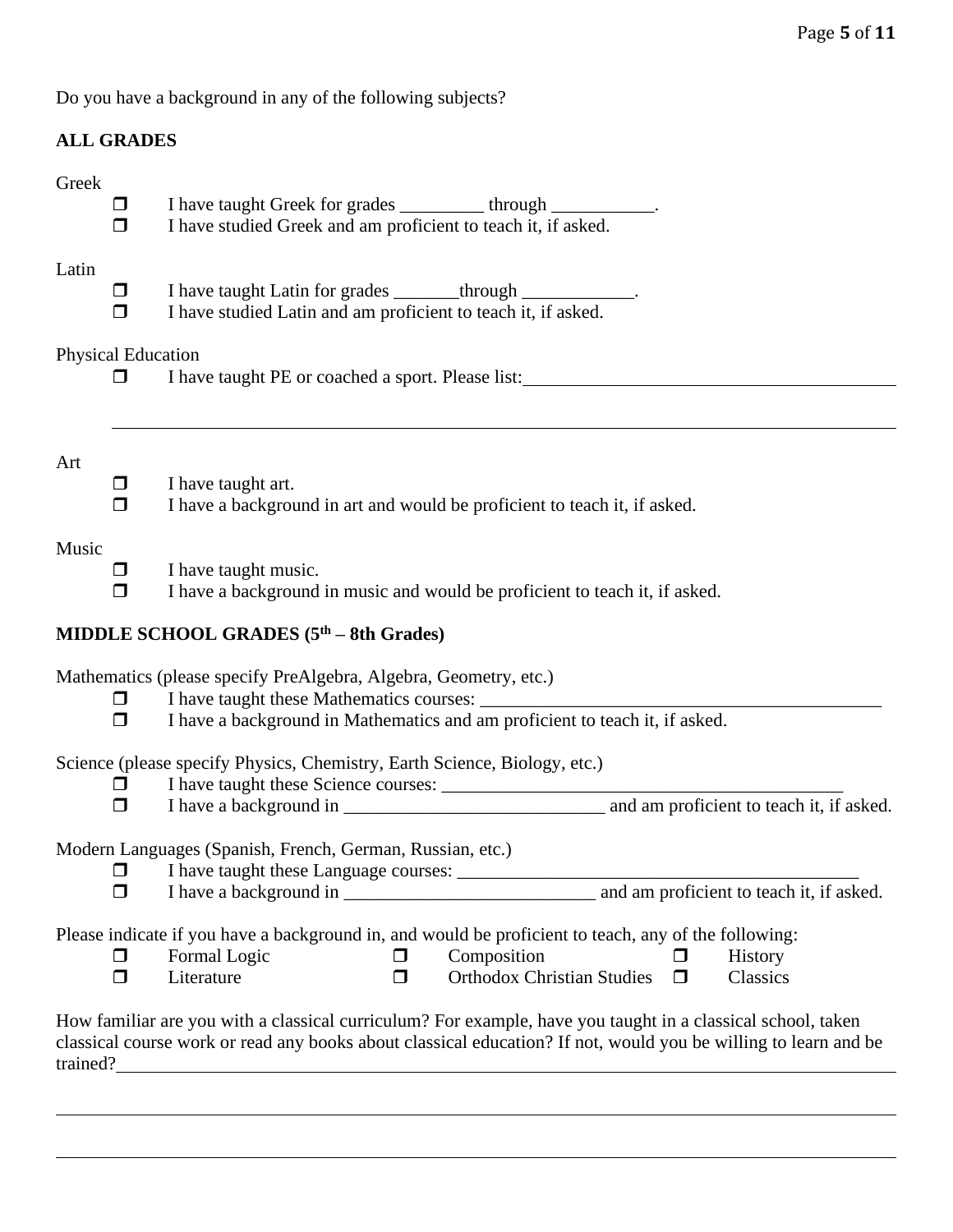## **II. Personal Philosophy of Christian Education**

*Please answer the following questions in one or two paragraphs each.*

Why do you want to teach in an Orthodox school?

What role does faith play in your life?<br>
<u>Letting</u>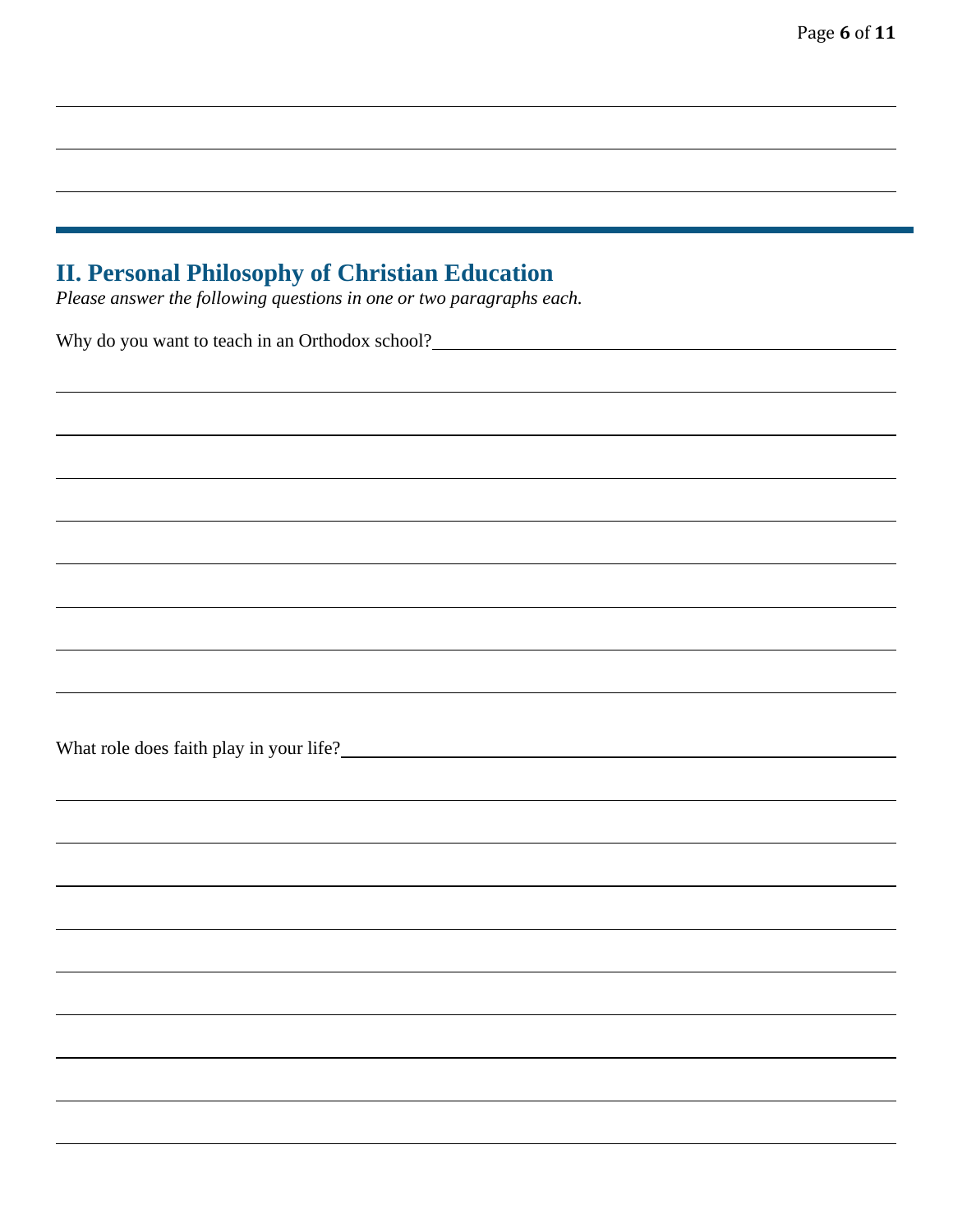## **III. Christian Background**

| Please list the Church where you currently attend and are a member. |
|---------------------------------------------------------------------|
|---------------------------------------------------------------------|

Please give the name of your clergy member and a way for us to contact him. In addition, please provide one other personal reference.

#### *Clergy Reference:*

|                                                                                                                                                                                                                                       | Phone: 2008. Contract of the Contract of the Contract of the Contract of the Contract of the Contract of the Contract of the Contract of the Contract of the Contract of the Contract of the Contract of the Contract of the C |
|---------------------------------------------------------------------------------------------------------------------------------------------------------------------------------------------------------------------------------------|--------------------------------------------------------------------------------------------------------------------------------------------------------------------------------------------------------------------------------|
|                                                                                                                                                                                                                                       |                                                                                                                                                                                                                                |
| Are you a member in good standing?<br>$\Box$ yes                                                                                                                                                                                      | $\Box$ no                                                                                                                                                                                                                      |
| <b>Personal Reference:</b>                                                                                                                                                                                                            |                                                                                                                                                                                                                                |
| Name: Phone: Phone: Phone:                                                                                                                                                                                                            |                                                                                                                                                                                                                                |
|                                                                                                                                                                                                                                       |                                                                                                                                                                                                                                |
| Address: City: City:                                                                                                                                                                                                                  |                                                                                                                                                                                                                                |
| State: 2010 21p: 21p:                                                                                                                                                                                                                 |                                                                                                                                                                                                                                |
| What is your denominational preference, if any?<br><u>Letting and the contract of any</u> and the set of any and the set of any and the set of any and the set of any and the set of any and the set of any and the set of any and th |                                                                                                                                                                                                                                |
|                                                                                                                                                                                                                                       |                                                                                                                                                                                                                                |
| Have you had any formal training in Scripture or the History of the Church or in Orthodox doctrine?<br>$\Box$ yes<br>$\Box$ no                                                                                                        |                                                                                                                                                                                                                                |
| Have you served your church in any capacity?<br>$\Box$ yes<br>$\Box$ no                                                                                                                                                               |                                                                                                                                                                                                                                |
| Please list:                                                                                                                                                                                                                          |                                                                                                                                                                                                                                |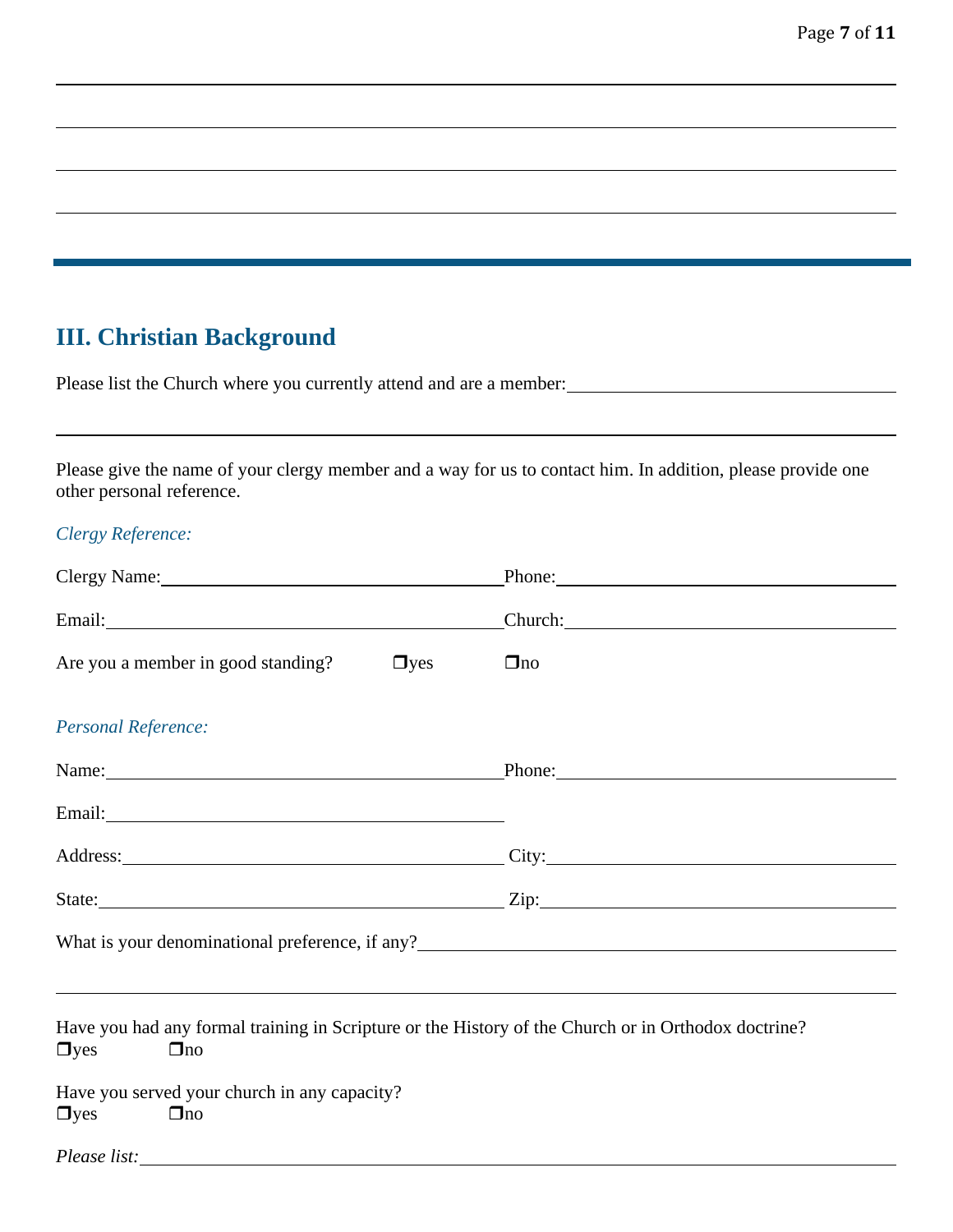# **IV. Individual Education**

Please describe any non-teaching experiences or training you have had that you believe would enhance your ability to teach at CSA:

Please list your hobbies, interests, clubs, and membership in professional or civic organizations (exclude those that may disclose race, color, sex, disability, national origin, ancestry, age, veteran status, genetic information, or any other status protected by local, state, or federal laws):

Personal goals: What do you hope to be doing in five years?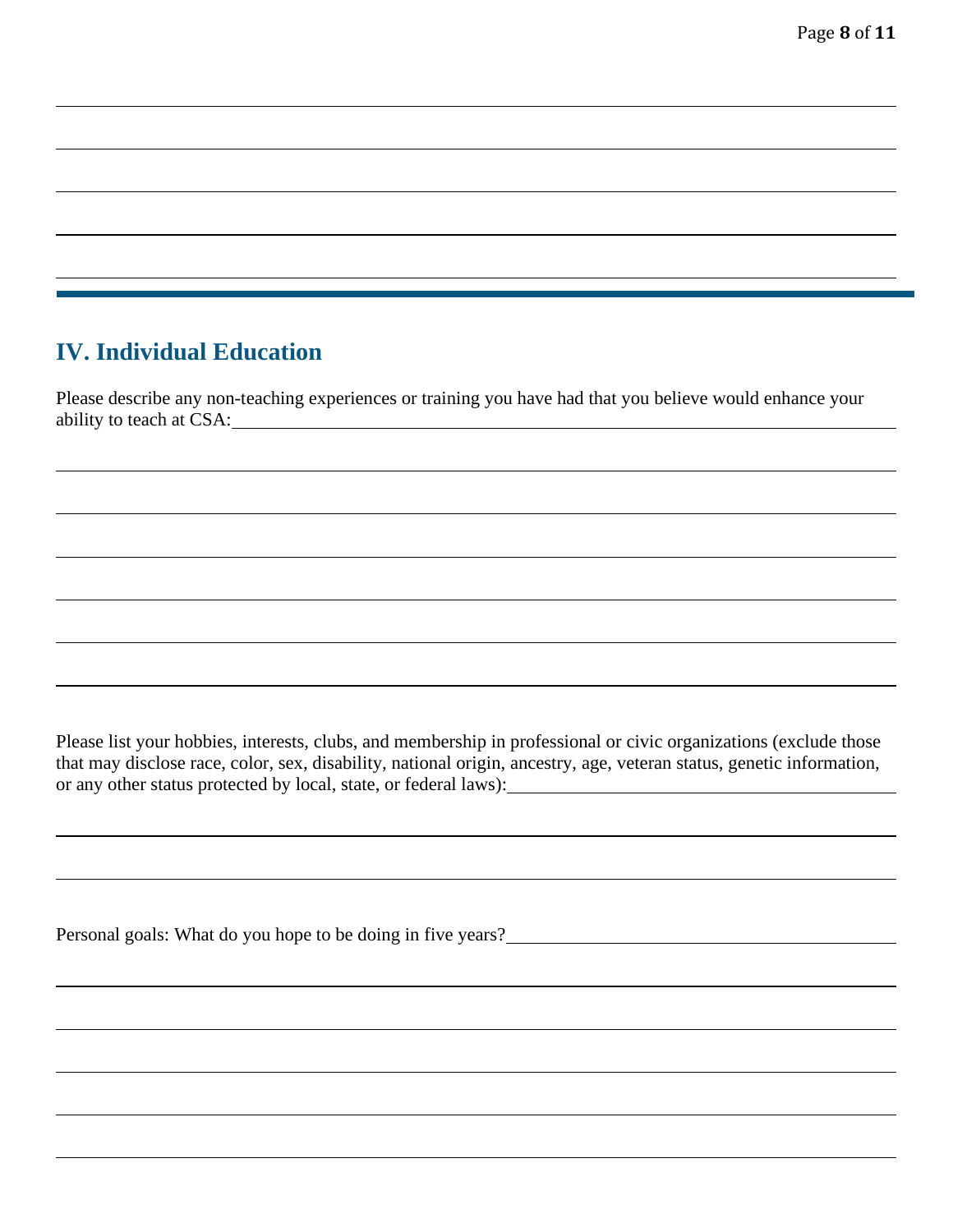# **V. Professional References**

Do not list family members or other relatives for references. You will also need to sign the reference release form that is attached to this application.

Please give two professional references who are qualified to speak of your professional training and experiences:

| Name:                                                                                                                                                                                                                          | Position: Note and the contract of the contract of the contract of the contract of the contract of the contract of the contract of the contract of the contract of the contract of the contract of the contract of the contrac      |
|--------------------------------------------------------------------------------------------------------------------------------------------------------------------------------------------------------------------------------|-------------------------------------------------------------------------------------------------------------------------------------------------------------------------------------------------------------------------------------|
|                                                                                                                                                                                                                                | Address: City: City:                                                                                                                                                                                                                |
|                                                                                                                                                                                                                                | State: <u>Zip:</u> Phone: Phone: Phone: Phone: Phone: Phone: Phone: Phone: Phone: Phone: Phone: Phone: Phone: Phone: Phone: Phone: Phone: Phone: Phone: Phone: Phone: Phone: Phone: Phone: Phone: Phone: Phone: Phone: Phone: Phone |
|                                                                                                                                                                                                                                |                                                                                                                                                                                                                                     |
| Name: Name and the state of the state of the state of the state of the state of the state of the state of the state of the state of the state of the state of the state of the state of the state of the state of the state of | Position:                                                                                                                                                                                                                           |
|                                                                                                                                                                                                                                | City:                                                                                                                                                                                                                               |
| State: <u>Zip:</u> Zip:                                                                                                                                                                                                        | Phone:                                                                                                                                                                                                                              |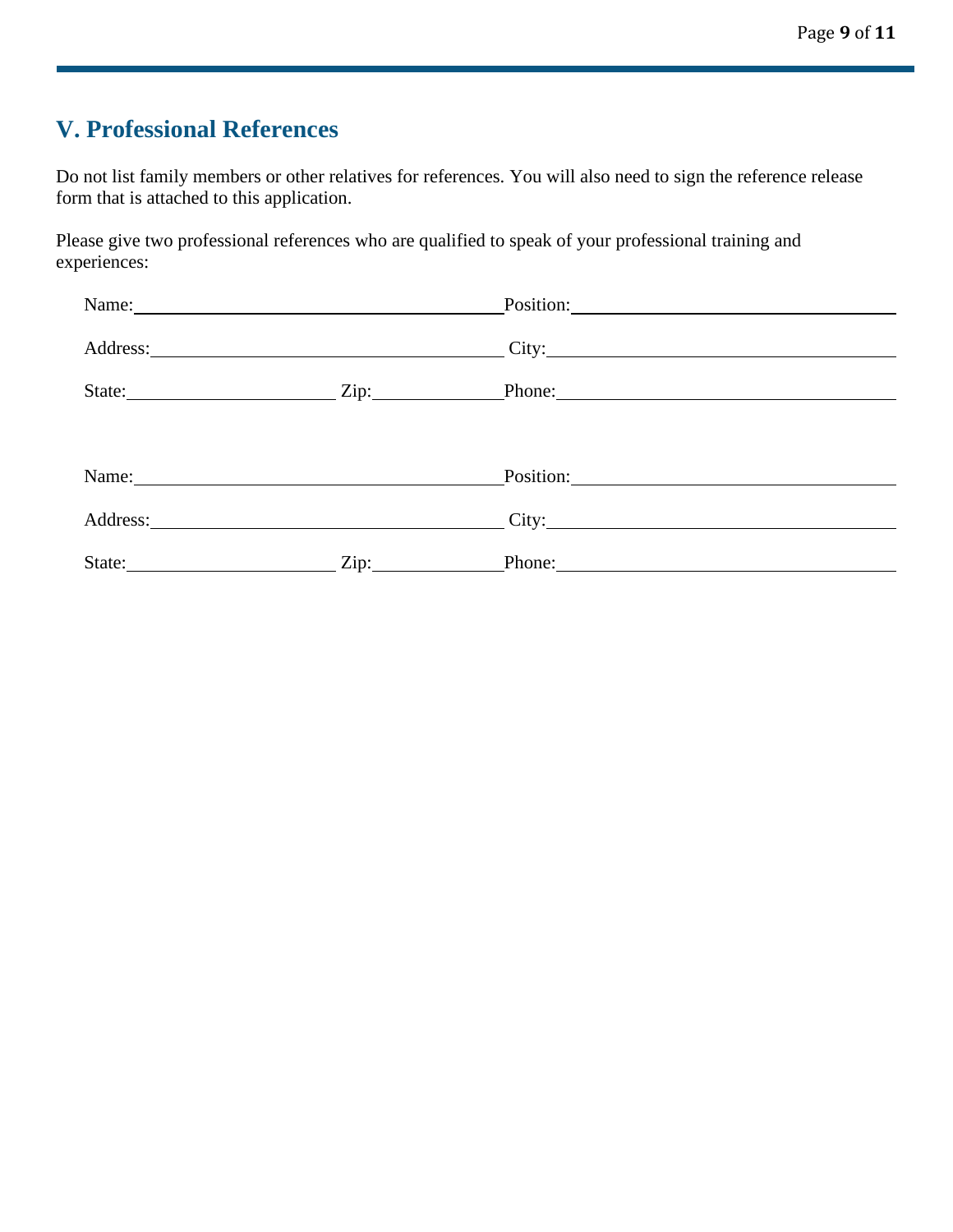I hereby certify that the facts set forth in this application are true and complete. In the event of employment, I understand that false or misleading information given in my application, any required document, or interview(s) may result in discipline, up to and including termination of my employment.

I understand that this application for employment shall be considered active for a period of time not to exceed 45 days and that if I wish to be considered for employment beyond this time period, I should inquire as to whether or not applications are being accepted at that time.

I understand that employment with CSA is "at will." This means employment may be terminated with or without notice and with or without cause at any time by either me or CSA, for any reason not prohibited by law. I understand that no handbook, manual, other document, or statement shall limit CSA's right to terminate my employment at any time, with or without cause or notice, for any reason not prohibited by law, or to make changes to my position, title, job responsibilities, or compensation level; that no manager, supervisor, or other employee of CSA has the authority to enter into any agreement for employment for a fixed duration or for other than "at will" employment; and that only the President or Board Chair of CSA has the authority to make such an agreement if it is in writing and signed by the President or Board Chair.

I understand that any employment offer is contingent upon the following: (i) my providing, within three (3) days of employment, valid proof of my identity and eligibility to work in the United States; (ii) my consent for CSA to obtain consumer reports and other background checks regarding me; and (iii) my consent to be tested for drugs and/or alcohol in accordance with the policies of CSA. I understand, also, that upon employment I am required to abide by all rules, policies, and regulations of CSA.

I understand that CSA is an equal opportunity employer and does not discriminate in its employment decisions against any person because of race, color, sex, disability, national origin, ancestry, age, veteran status, genetic information, or any other status protected by local, state, or federal laws. I understand, however, that although CSA welcomes non-Orthodox Christians to apply, CSA has the legal right not to employ applicants who are not Orthodox Christians.

I authorize Christ the Savior Academy to verify all data given in my application for employment, related papers, and my oral interviews. I further authorize Christ the Savior Academy to thoroughly interview the primary references which I have listed any secondary references mentioned through interviews with primary references, or other individuals who know me and have knowledge regarding my testimony and work record. I also authorize CSA to thoroughly investigate my work records and evaluations, my educational preparation, and other matters related to my suitability for the position.

I certify that I have carefully read and do understand the above statements.

#### **I understand that in order for my application to be complete, I must do the following:**

- **1) Print the completed application, sign and date it.**
- **2) Return it to the School Office.**

Signature of applicant Date

l,